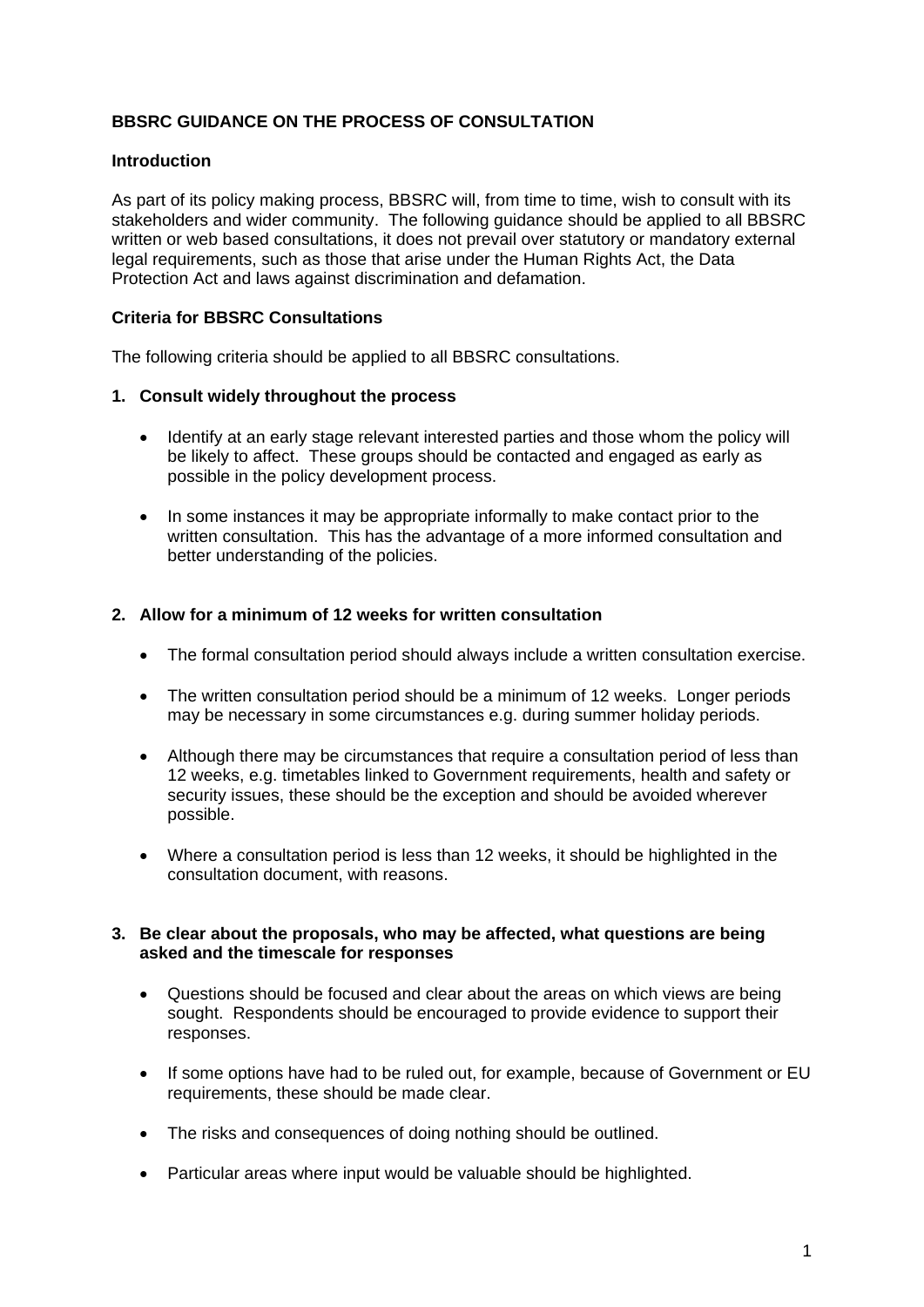- Representative groups should be asked to give a summary of the people or organisations that they represent.
- A list of consultees should be included with the consultation document and suggestions for other potentially interested parties should be requested.
- State clearly:
	- the deadline for responses<br>- the name address telenho
	- the name, address, telephone number and email address of a person who can deal with queries
	- the name and address and email address to where responses should be sent.

#### **4. Ensure that the consultation is clear, concise and widely accessible.**

- The consultation criteria should be reproduced in all consultation documents, and it should be explicitly stated that the consultation will abide by these criteria.
- The consultation document should also state that a summary of the responses received will be published and by what date and where.
- Use plain language; avoid jargon and only use technical terms where absolutely necessary. Explain complicated concepts as clearly as possible and, where there are technical terms, use a glossary.
- Provide an executive summary to the written consultation document that covers the main points of the document, preferably no longer than two pages. Even if the document is technical, ensure that the executive summary is accessible to all. Having read the executive summary consultees should be in a position to decide whether the consultation is relevant to them, and whether they need to read further.
- Ensure that the consultation document is available in paper format and with the fullest use of electronic means. It should be available and easily found on the internet from the day that the consultation is launched.
- Efforts should be made to bring the consultation to the attention of all interested parties. As well as using the internet publicising the consultation in ways that are most appropriate for the groups to be targeted.
- Produce documents in electronic formats appropriate to achieving wide accessibility. Consider the range of electronic response methods to ensure that providing a response is simple, engages a broad range of people and encourages deliberation. Costs to users should never be such that they are an obstacle to effective consultation.
- Consider groups which cannot access traditional written consultations or the online versions of these. It may be necessary to produce the document in different languages, including, for example, Welsh. There may be some circumstances in which written consultation is not the best way to reach your target audience and it may be necessary to consider alternative means, such as meetings, focus groups, regional events or targeted leaflets.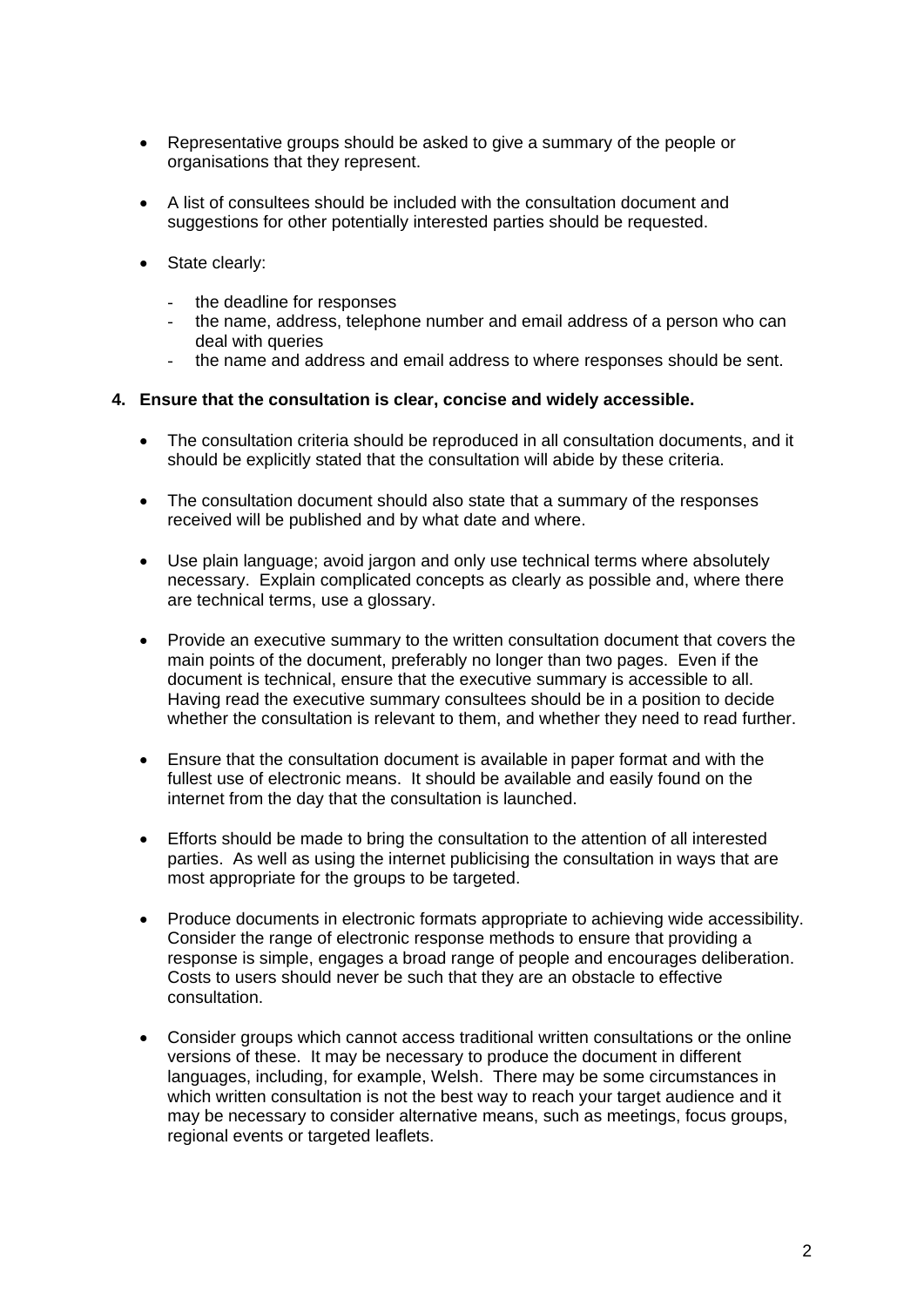- Invite respondents to comment on the extent to which the criteria have been adhered to and to suggest ways of further improving the consultation process.
- Explicitly state whom to contact if respondents have comments or complaints about the consultation process. This should be someone outside the team running the consultation and is likely to be the consultation co-ordinator for the department.

## **5. Follow better regulation best practice**

- When consulting on a review of policy area, ensure consideration is given to opportunities for **reducing** bureaucracy and regulatory burdens, for example simplification or repeal of existing regulations.
- Ensure that a **Regulatory Impact Assessment (RIA)** is attached, where required, highlighting the costs, benefits and risks of the proposal. Respondents should be encouraged to comment on and challenge the assumptions in an RIA.
- Consider **alternatives** to regulations, such as voluntary codes, and encourage respondents to suggest alternatives when responding to the consultation exercise.
- Consider any unintended consequences of the proposal and ask respondents to highlight these in their response.
- When consulting, ask about the practical enforcement and implementation issues of the proposed policy, including asking respondents for alternative approaches to implementation.
- More generally, seek to ensure that the Principles of Good Regulation are followed whenever policy is being developed. These are:
	- proportionality
	- accountability
	- consistency
	- transparency, and
	- targeting

## **6. Analysis and feedback on responses received**

- Responses should be carefully and open-mindedly analysed; do not simply count votes. Particular attention may need to be given to representative bodies, such as business associations, trade unions, voluntary and consumer groups and other organisations representing groups especially affected. In order to ensure that responses are analysed correctly, it is important to understand whom different bodies represent, and the methodology used to gain members' input into the response.
- Particular attention should be paid to:
	- possible new approaches to the question consulted on:
	- further evidence of the impact of the proposals; and
	- strength of feeling among particular groups
- The consultation document should state the date when, and the web address where, **the summary of responses will be published**. As far as possible this should be within three months of the closing date of the consultation. Those without web